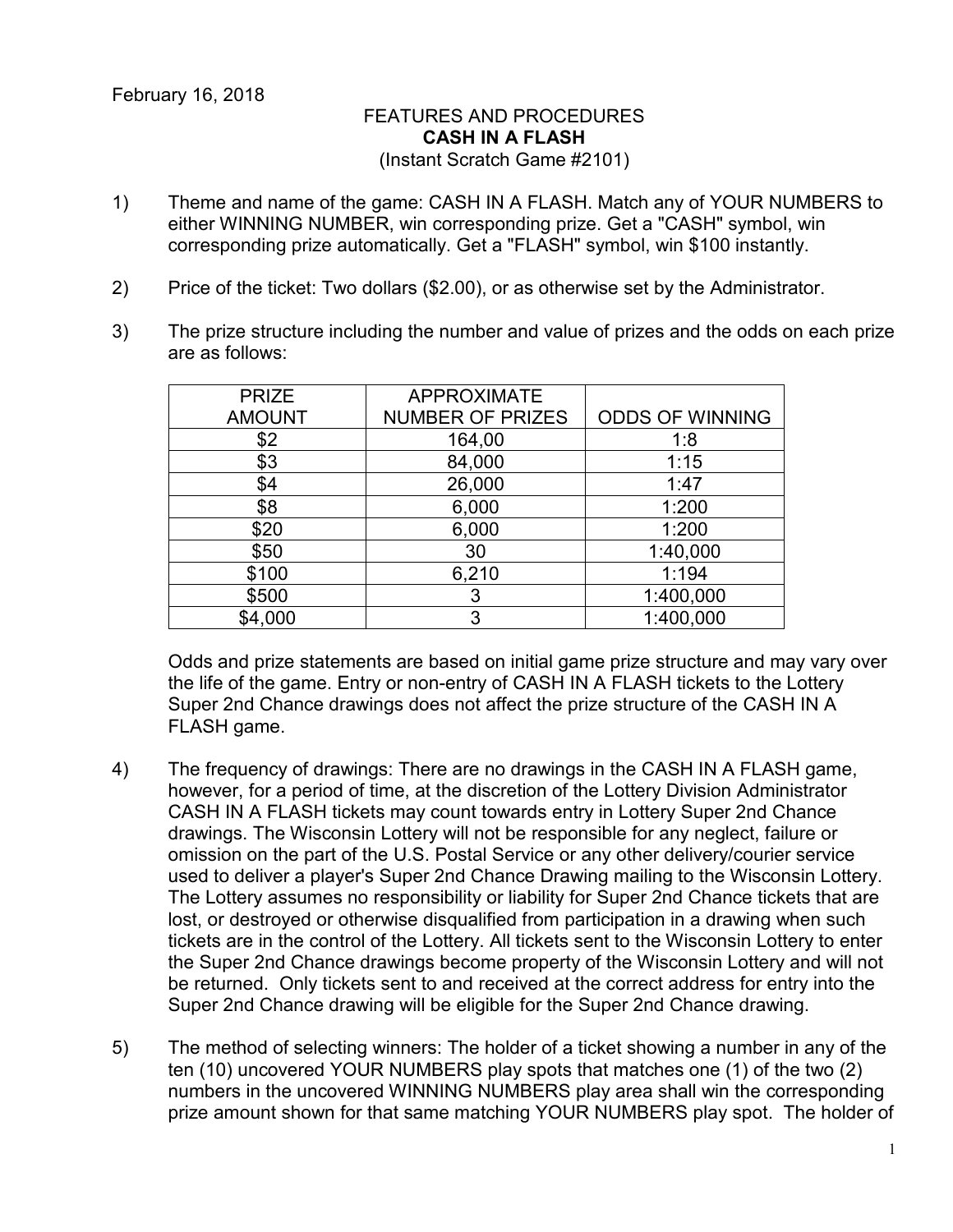a ticket showing a "CASH" play symbol in any of the ten (10) uncovered YOUR NUMBERS play spots shall win the corresponding prize amount automatically regardless of the numbers in the WINNING NUMBERS play area. The holder of a ticket showing a "FLASH" play symbol in any of the ten (10) uncovered YOUR NUMBERS play spots shall automatically win one hundred dollars (\$100.00) regardless of the numbers in the WINNING NUMBERS play area.

- 6) The method of making payment to winners:
	- A. Submission of the original ticket (not a copy), as provided below, shall be the sole method of claiming a prize.
	- B. Payment of prizes under six hundred dollars (\$600) may be made by presenting the ticket for validation and payment to any Wisconsin Lottery retailer.
	- C. The original winning ticket must be signed by a single human being. For-profit and non-profit entities, trusts, and other non-human beings are not eligible to play or claim a prize in this game. Payment of any prize totaling five hundred thousand, nine hundred ninety-nine dollars (\$500,999) or less may be made by either 1) signing the back of the original winning ticket, completing a Lottery claim form and presenting it in person to any Lottery office for validation and payment by the claim deadline under section 6(G), or 2) by signing the back of the original winning ticket, completing a Lottery claim form and mailing it for validation and payment to Lottery Headquarters in Madison. If claiming a prize by mail, the original winning ticket and Lottery claim form must be mailed to Lottery Headquarters in Madison in a properly addressed envelope with the postage duly prepaid by the claim deadline under section 6(G). Payment of any prize totaling five hundred and one thousand dollars (\$501,000) or more must be made by signing the back of the original winning ticket, completing a Lottery claim form and presenting it in person to the Lottery Headquarters in Madison for validation and payment by the claim deadline under section 6(G). Personal appearance may be waived at the Lottery Division Administrator's sole discretion.
	- D. Tickets are void if stolen, unissued, mutilated, altered, counterfeit, or otherwise fail validation tests. The Lottery at its sole discretion reserves the right to pay any mutilated ticket based upon the facts and circumstances of the particular claim. Such action by the Lottery is final and non-reviewable.
	- E. Tickets are void if misprinted. "Misprinted" means any mistake or difference from the original ticket or game specifications of any kind in the printing, manufacturing, packaging or other processing related to the production or distribution of the ticket caused by the raw materials, processes or handling of the ticket until its ultimate sale to the consumer/player. "Misprinted" includes but is not limited to the tickets being unreadable, misregistered, defective, or multiply printed. Also, "misprinted" includes errors in the computer software, computer hardware, code or programming of the game regardless of whether the errors were imbedded or caused by human action relating to any of the matters mentioned in this paragraph. The Lottery at its sole discretion reserves the right